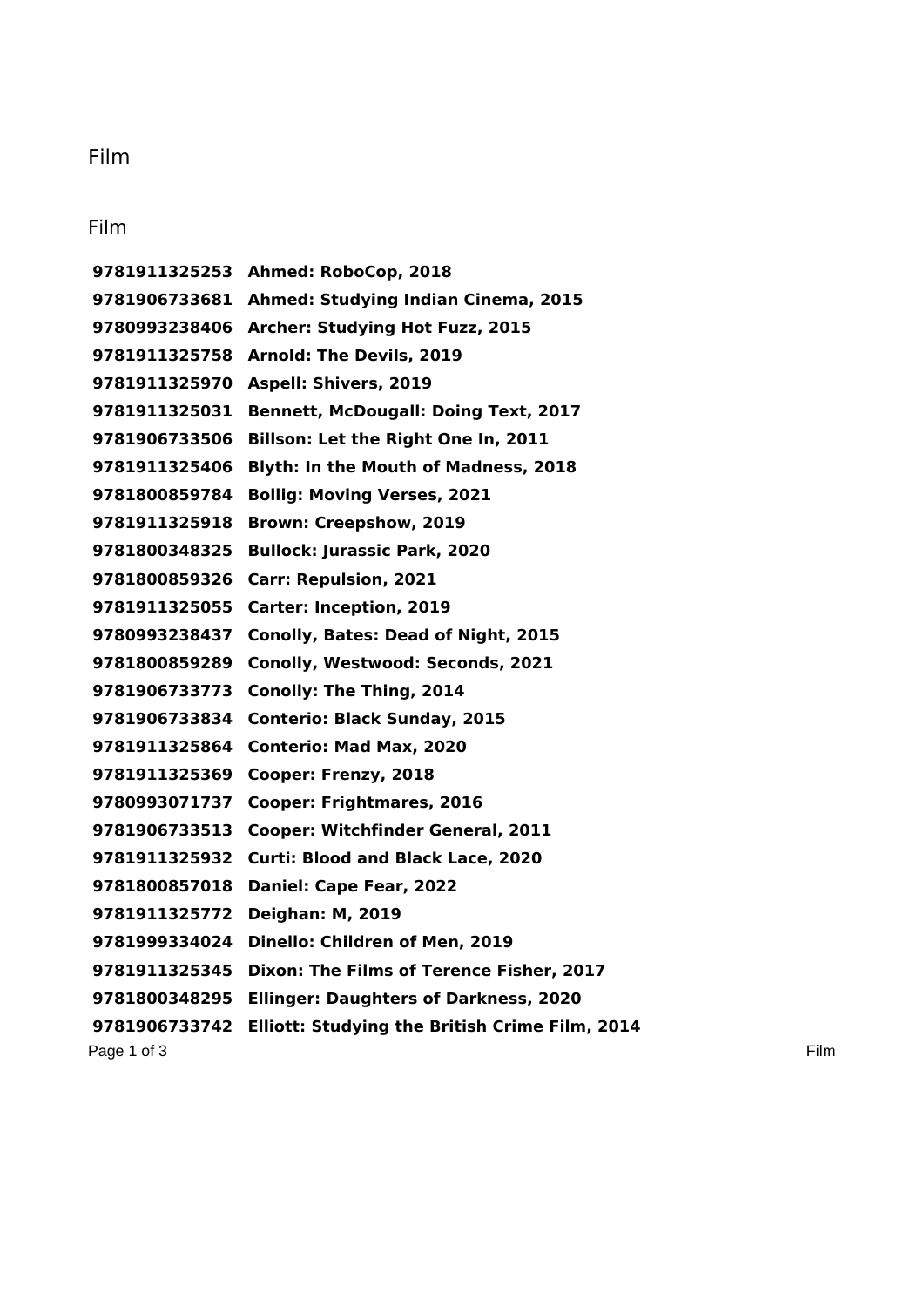**Ercolani, Stiglegger: Cruising, 2020 Evans-Powell: The Blood on Satan's Claw, 2021 Falvey: Re-Animator, 2021 Flinn: The Social Architecture of French Cinema, 1929–1939, 2014 Forshaw: The Silence of the Lambs, 2013 Fritzsche: The Liverpool Companion to World Science Fiction Film, Gildersleeve: Don't Look Now, 2017 Gracey: The Company of Wolves, 2017 Grafius: The Witch, 2020 Grimm: Ex Machina, 2020 Grimm: It Follows, 2018 Hallam: Twin Peaks: Fire Walk with Me, 2018 Harmes: The Curse of Frankenstein, 2015 Hayes: Ju-On: The Grudge, 2017 Haynes: The Evil Dead, 2021 Heller-Nicholas: Suspiria, 2015 Hoel: Stalker, 2021 Hughes: Studying Talk to Her, 2015 Jones: Studying Pan's Labyrinth, 2010 Kord: 12 Monkeys, 2019 Leeder: Halloween, 2015 Malley: Excavating the Future, 2018 Marriott: The Descent, 2013 Massaccesi: Nosferatu, 2016 McCrea: Dune, 2019 McSweeney: Studying The Hurt Locker, 2019 Mee: The Shining, 2017 Miller: Studying Waltz with Bashir, 2017 Mitchell: Carrie, 2014 Muir: Studying City of God, 2008 Murray Levine: Vivre Ici, 2018**

Page 2 of 3 Film